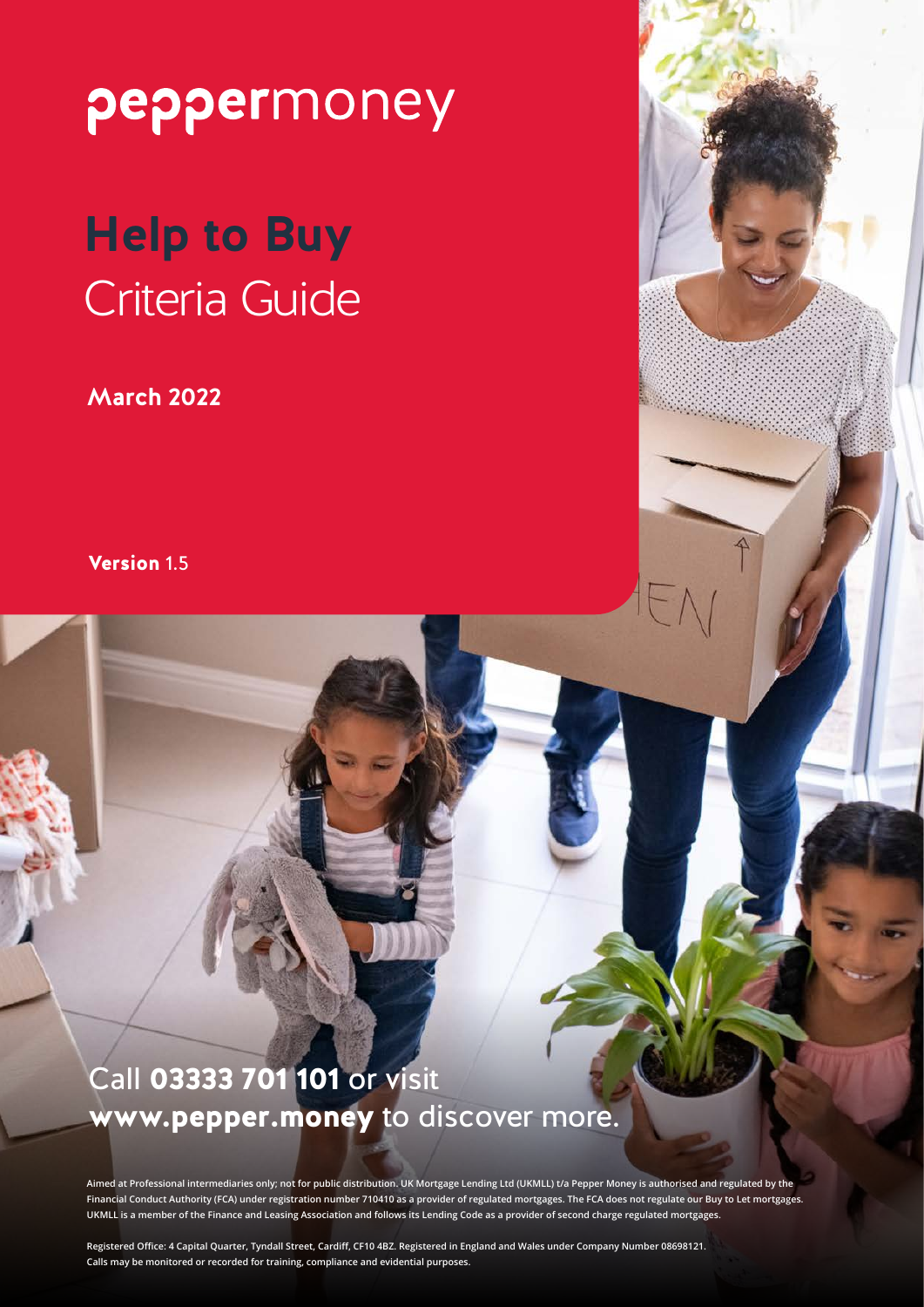# Help to Buy Criteria Guide

**For support, please call 03333 701 101** March 2022

#### Applicant criteria

| <b>Applicant Details</b>  |                                                                                                                                                           |
|---------------------------|-----------------------------------------------------------------------------------------------------------------------------------------------------------|
| Minimum age               | 21                                                                                                                                                        |
| Maximum age               | 75 at end of term. For joint applications the age of the oldest applicant is used. The term<br>cannot extend beyond the applicant's stated retirement age |
| <b>Maximum applicants</b> | $\overline{2}$                                                                                                                                            |
| <b>Guarantors</b>         | Not accepted                                                                                                                                              |
| <b>First time buyers</b>  | Accepted                                                                                                                                                  |
| <b>Marital status</b>     | Applications from married/civil partnership applicants must be in joint names                                                                             |

| <b>Maximum Allowable Adverse</b> |                                                                                                                                             |
|----------------------------------|---------------------------------------------------------------------------------------------------------------------------------------------|
| <b>Defaults</b>                  | None in last 24 months                                                                                                                      |
| <b>CCJs</b>                      | None in last 24 months                                                                                                                      |
| <b>Mortgage/Secured loans</b>    | Arrears status of 0 in last 6 months<br>No missed payments over the last 24 months                                                          |
| <b>Unsecured commitments</b>     | <b>Fixed Term</b> - Fixed Term Agreements - No missed payments in the last 6 months<br><b>Revolving credit</b> - Missed payments considered |
| Pay day loans                    | Accepted where the account closed more than 12 months ago                                                                                   |
| <b>Repossessions</b>             | Accepted where repossession occurred more than 6 years ago                                                                                  |

Please refer to the product guide for further details on each product level.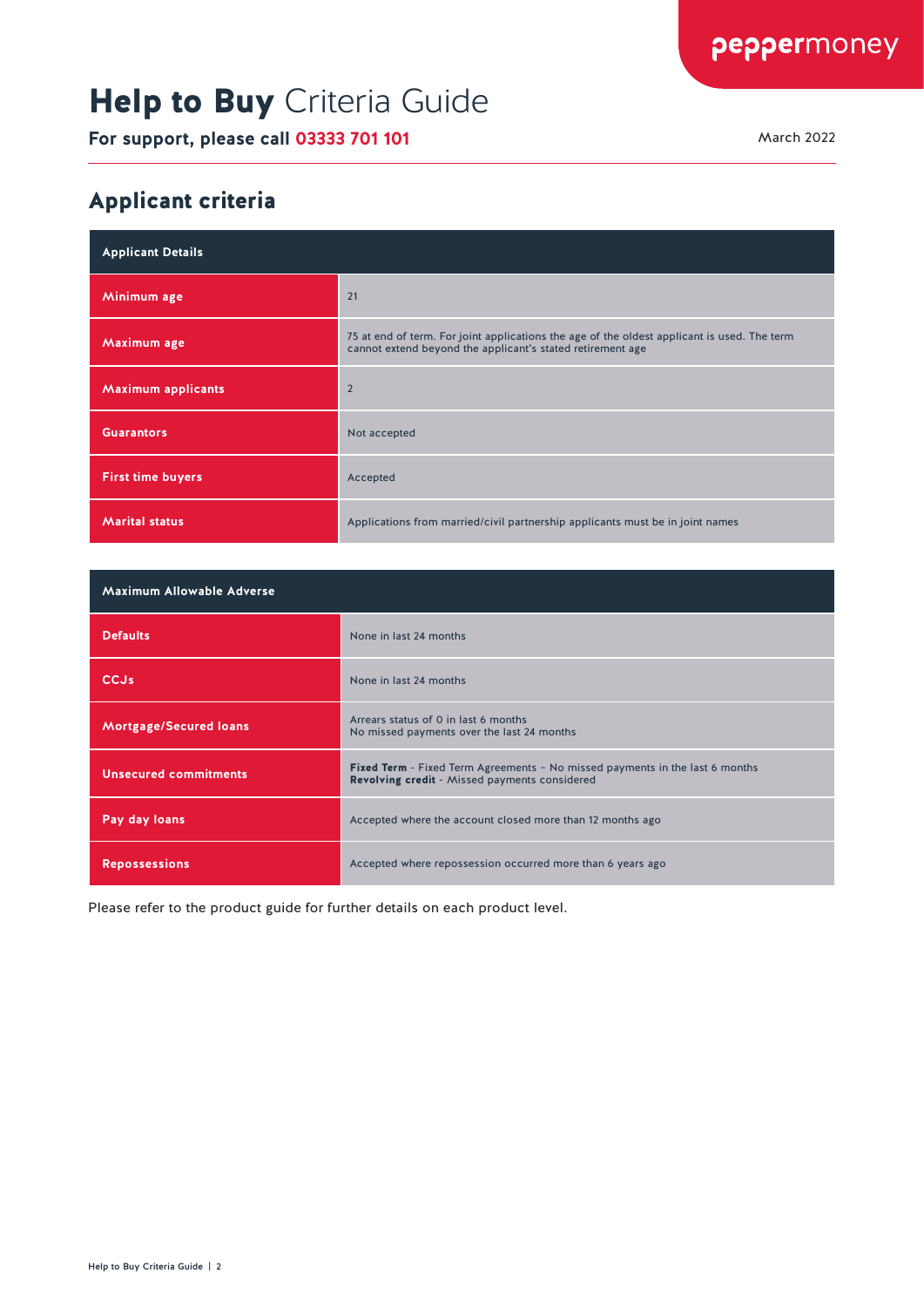# Help to Buy Criteria Guide

**For support, please call 03333 701 101** March 2022

#### Nationality & Residency

| <b>Applicant Details</b>   |                                                                                                                                                                                                                                                                                                                                                                                                                                                                                                                                                                         |
|----------------------------|-------------------------------------------------------------------------------------------------------------------------------------------------------------------------------------------------------------------------------------------------------------------------------------------------------------------------------------------------------------------------------------------------------------------------------------------------------------------------------------------------------------------------------------------------------------------------|
| <b>Residential status</b>  | 3 years UK residential address history required for all applicants                                                                                                                                                                                                                                                                                                                                                                                                                                                                                                      |
| <b>Visa Requirements</b>   | Accepted subject to:<br>• 3 years UK residency<br>One Applicant MUST have indefinite leave to remain. Additional applicants must have Indefinite<br>leave to remain OR Right to Reside with acceptable visa type:<br>• EU Settlement Scheme (EUSS) - Pre-Settled Status<br>• EU Settlement Scheme (EUSS) - Settled Status<br>• Leave to Remain<br>• Family Visa<br>• Skilled worker visa<br>• UK Ancestry Visa<br>. Health and Care Worker visa<br>• British National (Overseas) visa<br>• Intra company transfer visa<br>Visa's must have a minimum 12 months validity |
| <b>Diplomatic immunity</b> | Not accepted                                                                                                                                                                                                                                                                                                                                                                                                                                                                                                                                                            |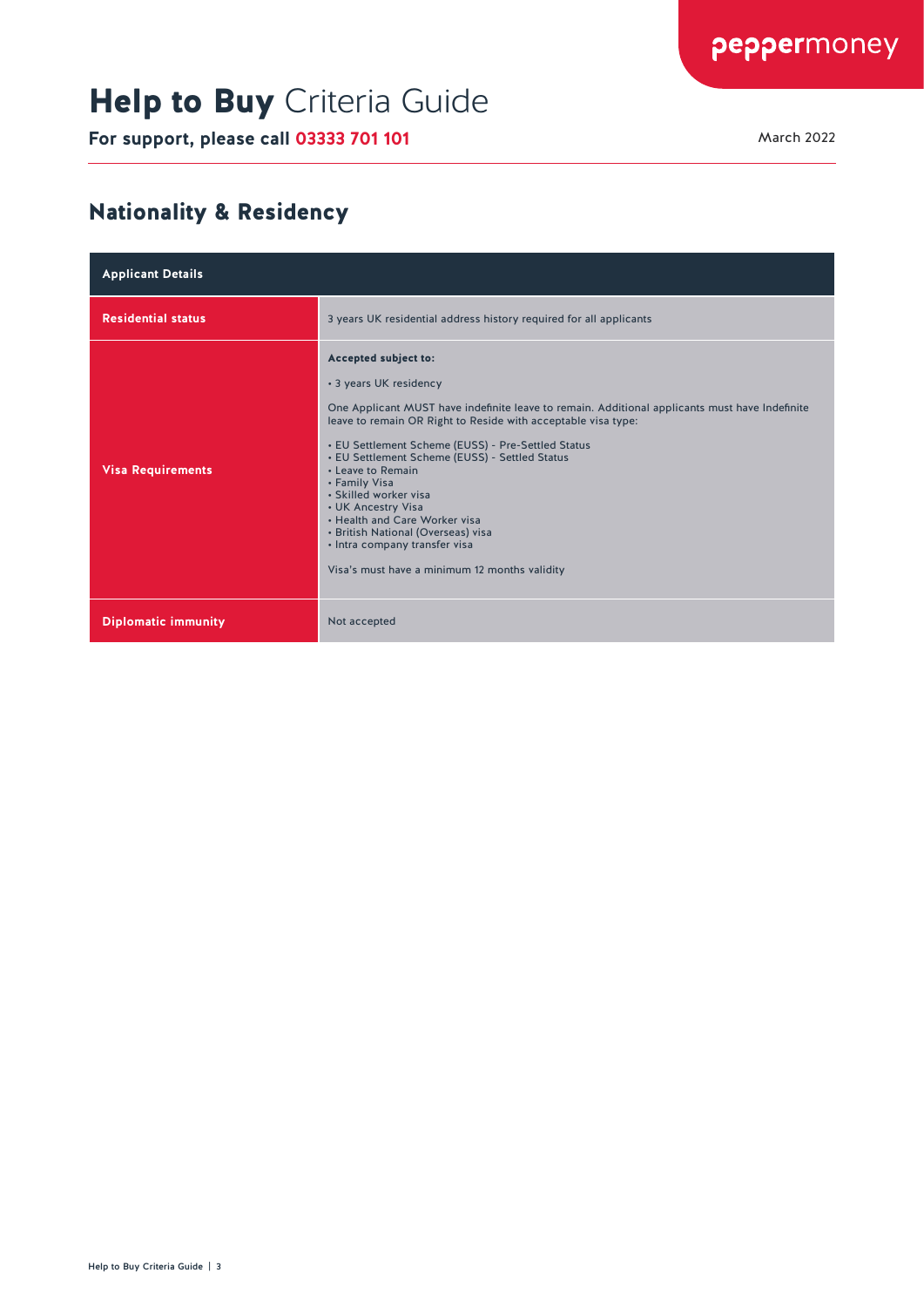# Help to Buy Criteria Guide

**For support, please call 03333 701 101** March 2022

#### Income Criteria

| Income                                       |                                                                                                                                                                                                                                                                                                                                                                                                                                                                                                                                                                                                                                                                                                                                                                                                                                                                                         |                                                                                           |
|----------------------------------------------|-----------------------------------------------------------------------------------------------------------------------------------------------------------------------------------------------------------------------------------------------------------------------------------------------------------------------------------------------------------------------------------------------------------------------------------------------------------------------------------------------------------------------------------------------------------------------------------------------------------------------------------------------------------------------------------------------------------------------------------------------------------------------------------------------------------------------------------------------------------------------------------------|-------------------------------------------------------------------------------------------|
| Minimum earned income                        | £18,000 per application                                                                                                                                                                                                                                                                                                                                                                                                                                                                                                                                                                                                                                                                                                                                                                                                                                                                 |                                                                                           |
| <b>Foreign currency</b>                      | Not accepted                                                                                                                                                                                                                                                                                                                                                                                                                                                                                                                                                                                                                                                                                                                                                                                                                                                                            |                                                                                           |
|                                              |                                                                                                                                                                                                                                                                                                                                                                                                                                                                                                                                                                                                                                                                                                                                                                                                                                                                                         |                                                                                           |
| <b>Employed, Self-Employed &amp; Retired</b> |                                                                                                                                                                                                                                                                                                                                                                                                                                                                                                                                                                                                                                                                                                                                                                                                                                                                                         |                                                                                           |
| <b>Employed</b>                              | • Minimum of 3 months in current job with 6 months continuous employment<br>• Day rate contractors accepted subject to being in a contract and able to demonstrate a<br>minimum 12 months history. Calculate the income as the lower of 12 month average day<br>rate amount or current contract day rate x 5 (days per week) x 46 (working weeks)<br>• Contract employees considered provided 12 months employment with the same<br>employer together with confirmation the contract will be renewed<br>• 3 months payslips (or 6 weeks where paid weekly)<br>• Applicants in a probationary period not accepted<br>• Zero hour contracts acceptable if a permanent position with 2 years+ at same employer<br>and stable income levels<br>• Income from seasonal/temporary work not considered<br>• Directors with a shareholding of 25% or more will be underwritten as self-employed |                                                                                           |
|                                              | Income Type                                                                                                                                                                                                                                                                                                                                                                                                                                                                                                                                                                                                                                                                                                                                                                                                                                                                             | <b>Proportion Considered</b>                                                              |
|                                              | Basic salary                                                                                                                                                                                                                                                                                                                                                                                                                                                                                                                                                                                                                                                                                                                                                                                                                                                                            | 100%                                                                                      |
|                                              | <b>Car allowance</b>                                                                                                                                                                                                                                                                                                                                                                                                                                                                                                                                                                                                                                                                                                                                                                                                                                                                    | 100%                                                                                      |
|                                              | <b>Bonus</b>                                                                                                                                                                                                                                                                                                                                                                                                                                                                                                                                                                                                                                                                                                                                                                                                                                                                            | 50%                                                                                       |
|                                              | Overtime                                                                                                                                                                                                                                                                                                                                                                                                                                                                                                                                                                                                                                                                                                                                                                                                                                                                                | 50%                                                                                       |
|                                              | <b>Commission</b>                                                                                                                                                                                                                                                                                                                                                                                                                                                                                                                                                                                                                                                                                                                                                                                                                                                                       | 100%                                                                                      |
| <b>Self-Employed: Company Director</b>       | trading period of 12 months<br>• 3 months' business account bank statements<br>. SA302s will only be accepted in addition to the full business accounts. SA302s are<br>not acceptable proof of income on their own but will be requested where the accounts<br>have been prepared by an accountant who does not appear on our list of accepted<br>qualifications. We may also request them to confirm dividends which do not appear in<br>the business accounts.<br>Additional remuneration considered where applicants own 100% of the company:<br>• Directors car allowance<br>• Directors pension contributions<br>• Use of home as an office<br>• Private health insurance<br>Where additional remuneration is to be added back, finalised accounts will be required.                                                                                                               | • 2 years' accounts required, unless only 1 year available due to trading period. Minimum |
| Self-Employed: Sole Trader/Partnership       | · 2 years' accounts required, unless only 1 year available due to trading period. Minimum<br>trading period of 12 months<br>• 3 months' business account bank statements<br>• SA302s may be requested to support company accounts                                                                                                                                                                                                                                                                                                                                                                                                                                                                                                                                                                                                                                                       |                                                                                           |
| <b>Retired</b>                               | Private pension accepted                                                                                                                                                                                                                                                                                                                                                                                                                                                                                                                                                                                                                                                                                                                                                                                                                                                                |                                                                                           |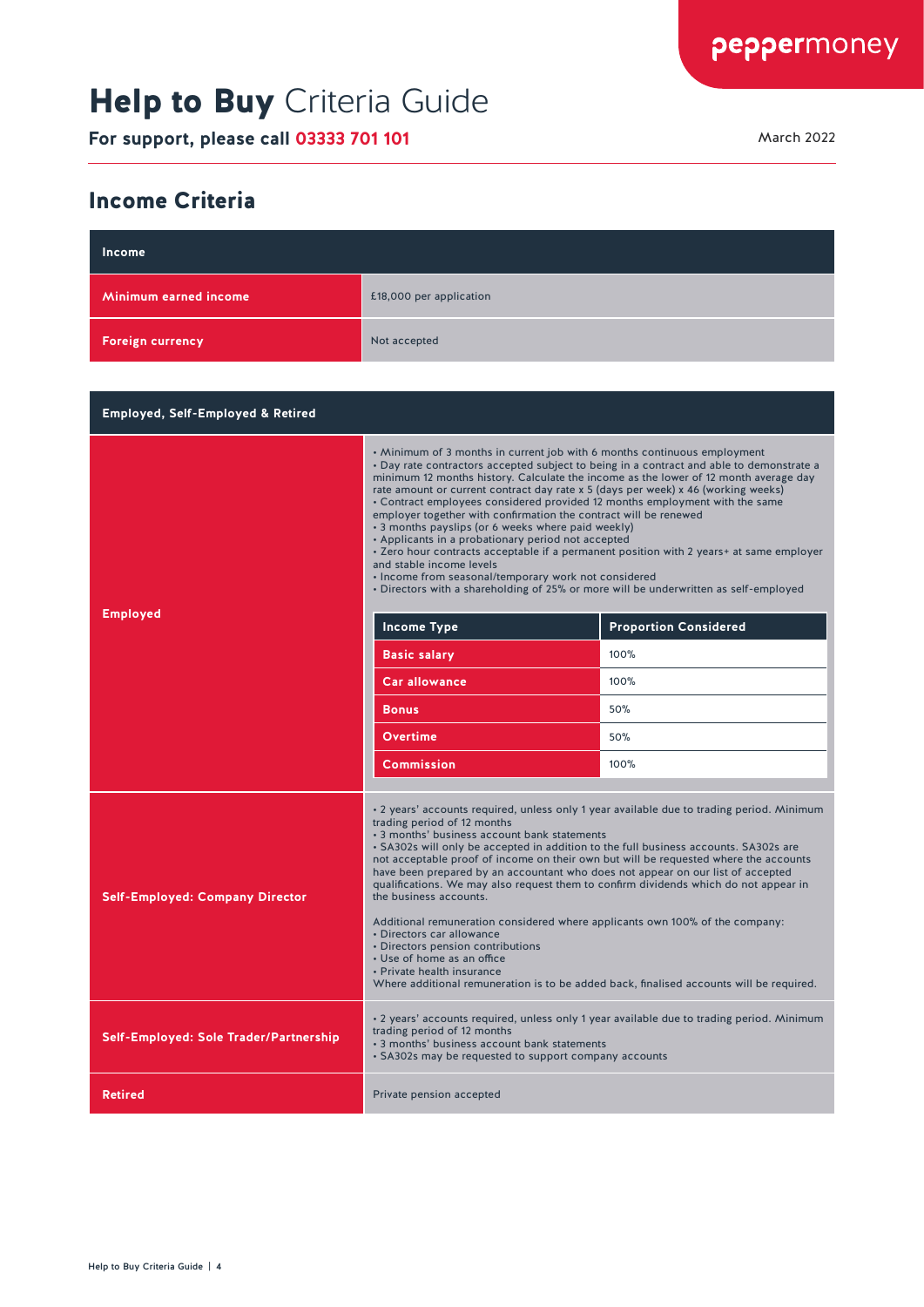### Help to Buy Criteria Guide

**For support, please call 03333 701 101** March 2022 March 2022

| <b>Other income sources</b> |                                                                                                                                                                                                                                       |
|-----------------------------|---------------------------------------------------------------------------------------------------------------------------------------------------------------------------------------------------------------------------------------|
| <b>Pension income</b>       | State retirement pension (SRP) - latest annual statement of pension<br><b>Private pension</b> - latest payslip from pension provider or letter from pension provider                                                                  |
| Secondary/additional income | Employment/self-employment income from a maximum of 2 sources per applicant<br>considered. Benefits and maintenance may be included as additional income<br>Maintenance & benefit detail as described under "Documentation" on page 9 |
| <b>Unacceptable Income</b>  | We cannot currently accept Carer's Allowance, or income that is solely from UK land<br>& property, or investment income. For other unacceptable income types, please speak<br>to us.                                                  |

| Loan Criteria                   |                                                                                                                                              |                               |
|---------------------------------|----------------------------------------------------------------------------------------------------------------------------------------------|-------------------------------|
| <b>Maximum LTV</b>              | 75%                                                                                                                                          |                               |
| Maximum term                    | 35 years                                                                                                                                     |                               |
| Minimum term                    | 5 years and 1 month                                                                                                                          |                               |
| Minimum Ioan                    | £25,001                                                                                                                                      |                               |
|                                 | Region                                                                                                                                       | <b>Maximum Property Price</b> |
|                                 | <b>North East</b>                                                                                                                            | £186,100                      |
|                                 | <b>North West</b>                                                                                                                            | £224,400                      |
|                                 | <b>Yorkshire and Humberside</b>                                                                                                              | £228,100                      |
|                                 | <b>East Midlands</b>                                                                                                                         | £261,900                      |
| Maximum property value          | <b>West Midlands</b>                                                                                                                         | £255,600                      |
|                                 | <b>East of England</b>                                                                                                                       | £407,400                      |
|                                 | London                                                                                                                                       | £600,000                      |
|                                 | <b>South East</b>                                                                                                                            | £437,600                      |
|                                 | <b>South West</b>                                                                                                                            | £349,000                      |
|                                 | <b>Wales</b>                                                                                                                                 | £250,000                      |
| Number of mortgages with Pepper | • Maximum of 3 per applicant including any joint loans the applicants are party to<br>• Can be a mixture of Buy to Let and Residential loans |                               |
| Repayment                       | • Capital & interest                                                                                                                         |                               |
| <b>Portable</b>                 | Products are not portable                                                                                                                    |                               |
| <b>Offer validity</b>           | 90 days                                                                                                                                      |                               |
| <b>Application validity</b>     | 45 days                                                                                                                                      |                               |
| Let to buy                      | Not accepted                                                                                                                                 |                               |
| <b>Right to buy</b>             | Not accepted                                                                                                                                 |                               |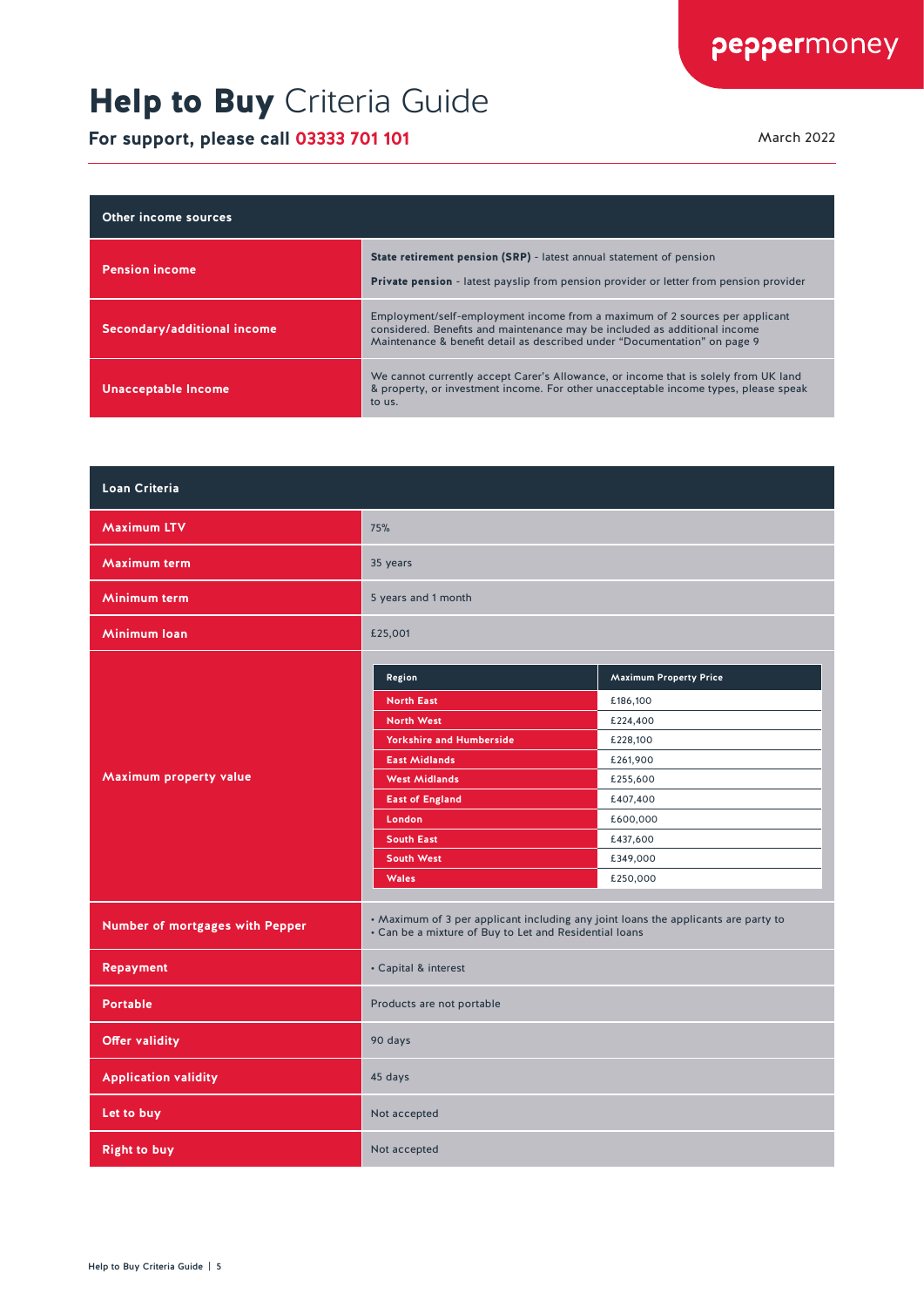# Help to Buy Criteria Guide

**For support, please call 03333 701 101** March 2022

| <b>Capital Raising</b> | Pepper Money will only accept capital raising on Help to Buy for the following reasons:<br>Repay Help to Buy equity loan<br><b>Transfer of Equity</b><br>Home Improvement<br>For a Help to Buy remortgage; it is the responsibility of the Intermediary to ensure<br>that the application is eligible and compliant with the rules of the Help to Buy scheme<br>administrator; for more information your customer should visit:<br>For England - www.myfirsthome.org.uk<br>For Wales - www.gov.wales/help-buy-wales/repaying-shared-equity-loan |
|------------------------|-------------------------------------------------------------------------------------------------------------------------------------------------------------------------------------------------------------------------------------------------------------------------------------------------------------------------------------------------------------------------------------------------------------------------------------------------------------------------------------------------------------------------------------------------|

| <b>Deposit Criteria</b>     |                                                                                                                                                                                                    |
|-----------------------------|----------------------------------------------------------------------------------------------------------------------------------------------------------------------------------------------------|
| <b>Evidence of deposit</b>  | Required on all purchase applications, the applicants must fund 5% from their own funds                                                                                                            |
| <b>Applicants savings</b>   | Accepted                                                                                                                                                                                           |
| <b>Inheritance</b>          | Accepted                                                                                                                                                                                           |
| <b>Cash gifted deposit</b>  | Gifted deposits are acceptable from the following:<br>• Parent/Step-Parent/Parent-in-Law<br>• Sibling<br>• Child/Step-Child/Son-in-Law/Daughter-in-Law<br>• Aunt/Uncle<br>• Grandparent/Grandchild |
| <b>Unacceptable sources</b> | • Builders deposit<br>• Unsecured borrowing<br>• Vendor deposit                                                                                                                                    |

#### Property Criteria

| <b>General Criteria</b>     |                                                                                                                                                                                          |
|-----------------------------|------------------------------------------------------------------------------------------------------------------------------------------------------------------------------------------|
| New build definition        | A property is to be considered new if it is a first sale by the builder.<br>However, properties which have not sold on physical completion will be considered on<br>an individual basis. |
| Minimum property value      | £70,000                                                                                                                                                                                  |
| <b>Locations considered</b> | England, Wales & Isle of Wight                                                                                                                                                           |
| <b>Retentions</b>           | Not offered                                                                                                                                                                              |
| <b>Acceptable property</b>  | • Houses: Private and ex Local Authority or social housing                                                                                                                               |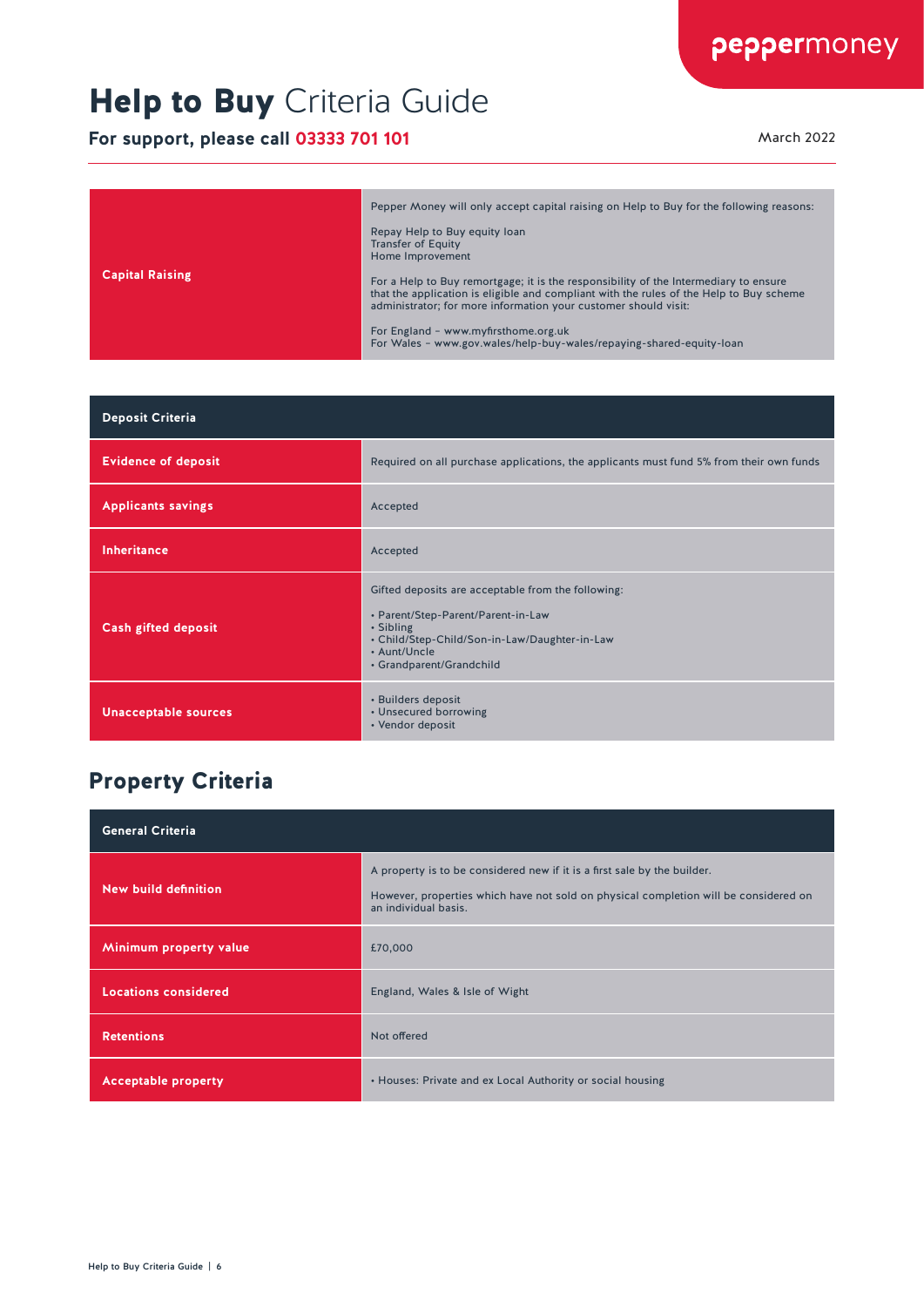### Help to Buy Criteria Guide

**For support, please call 03333 701 101** March 2022

| <b>Alternative Construction</b>              |                                                                                                                                                                                                                                                              |
|----------------------------------------------|--------------------------------------------------------------------------------------------------------------------------------------------------------------------------------------------------------------------------------------------------------------|
| <b>Timber framed construction</b>            | Modern timber framed properties clad with masonry are considered as acceptable.<br>Timber framed properties which are not deemed to be of a modern type clad with masonry will be<br>reviewed on an individual basis and will be considered on their merits. |
| <b>Flying freeholds</b>                      | Flying freeholds will only be considered up to 20% of the total floor area.                                                                                                                                                                                  |
| Coal mining and other forms of<br>extraction | Any properties with a coal mining or metalliferous mining entry/feature within 20m of any building<br>will not be considered.                                                                                                                                |
| <b>Electromagnetic fields</b>                | Any properties within 100m of above ground high voltage electrical supply apparatus will not be<br>considered.                                                                                                                                               |
| <b>Contaminated land</b>                     | Where there is potential for contaminated land, a pass certificate must be available from an<br>appropriate body.                                                                                                                                            |
| Japanese knotweed                            | Where a property has Japanese knotweed (or any other invasive weed) located within or<br>immediately adjacent to the site defined as category 4, 3 or 2 in RICS paper IP 27/2012 will not be<br>considered.                                                  |
| <b>Solar panels</b>                          | Properties where solar panels have been installed and are subject to a lease agreement may be<br>considered. An amendment to the lease may be required                                                                                                       |

| <b>Tenure</b>     |                                                                                    |
|-------------------|------------------------------------------------------------------------------------|
| Freehold          | Houses only. No freehold flats.                                                    |
| Leasehold         | The lease must have a minimum unexpired term of 85 years at the time of completion |
| <b>Commonhold</b> | Not accepted                                                                       |

| <b>Property Reports</b>   |                                                                                                                                                                                                                                                                                                                                                                                                                                                                                                                                                                                                                                                                                                                       |
|---------------------------|-----------------------------------------------------------------------------------------------------------------------------------------------------------------------------------------------------------------------------------------------------------------------------------------------------------------------------------------------------------------------------------------------------------------------------------------------------------------------------------------------------------------------------------------------------------------------------------------------------------------------------------------------------------------------------------------------------------------------|
| <b>Structural reports</b> | Reports may be accepted from members of the following bodies:<br>• The Institution of Structural Engineers (www.istructe.org.uk)<br>• The Institution of Civil Engineers (www.ice.org.uk)<br>The report must be referred to the valuer for comment. If the report is not addressed to the<br>applicant, written confirmation must be obtained from the originator that its contents may be relied<br>upon by the applicant(s).<br>We will not lend on any property with either ongoing movement or where monitoring is required,<br>where this is identified by either the valuer, or where evident in the structural engineer's report.<br>The valuer may request additional reports from specific governing bodies. |
| <b>Specialist reports</b> | We may require specialists' reports. These most commonly will be:<br>. Timber and damp, electrical, trees, cavity wall ties;<br>• Mining report (as these are obtained by the solicitors, a special condition is imposed at offer);<br>. Any such reports should be prepared by a reputable firm and should be forwarded to us for review<br>and referral to the valuer.<br>The valuer may request additional reports from specific governing bodies.                                                                                                                                                                                                                                                                 |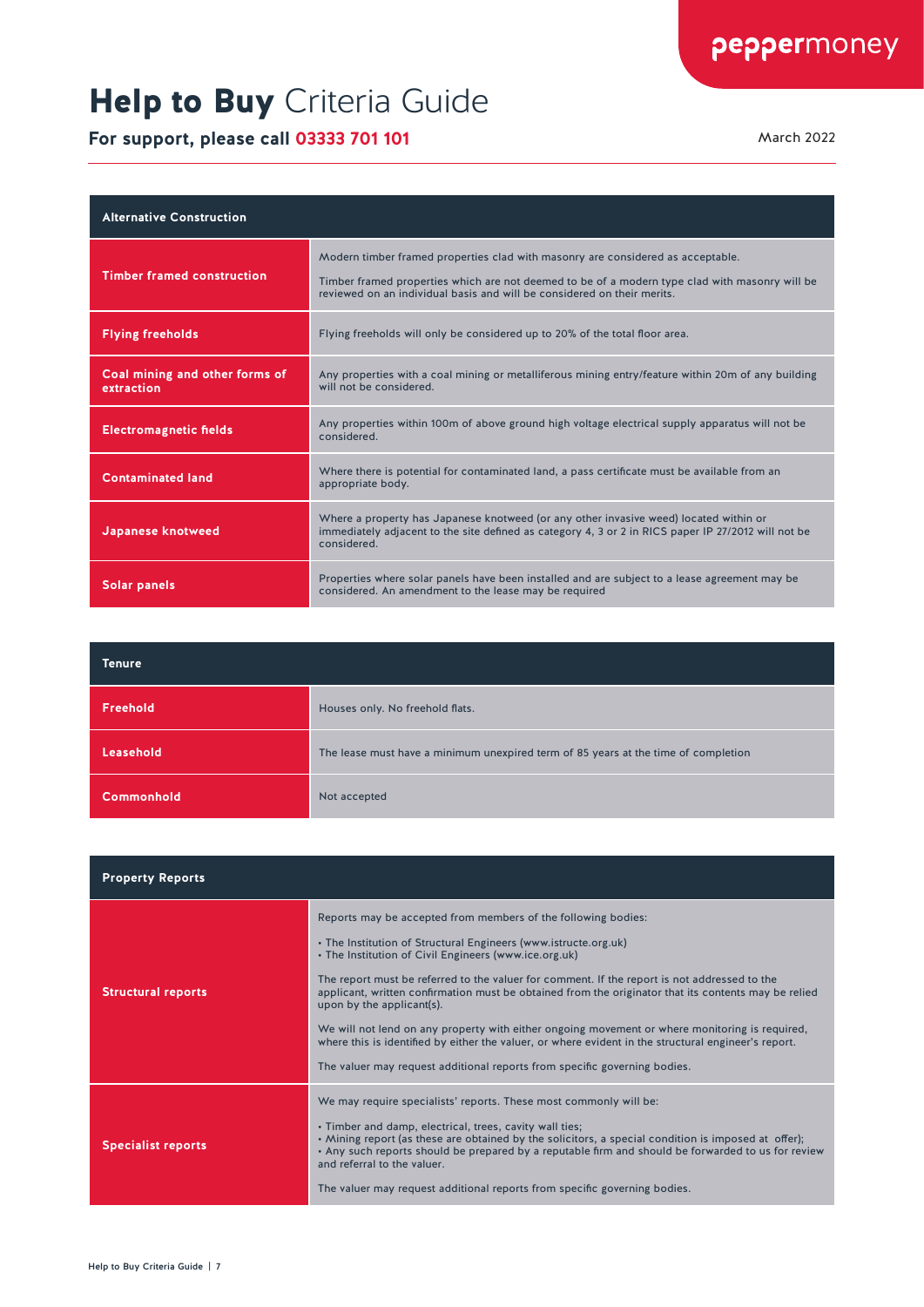### Help to Buy Criteria Guide

**For support, please call 03333 701 101** March 2022

| <b>Unacceptable Property</b> |                                                                                                                                                                                                                                                                      |  |
|------------------------------|----------------------------------------------------------------------------------------------------------------------------------------------------------------------------------------------------------------------------------------------------------------------|--|
| General                      | • New build properties without suitable warranty                                                                                                                                                                                                                     |  |
|                              | • Properties suffering on-going structural movement or insurance claims                                                                                                                                                                                              |  |
|                              | • Grade I & grade II* listed properties                                                                                                                                                                                                                              |  |
|                              | • Back to back/cluster homes                                                                                                                                                                                                                                         |  |
|                              | • Properties located within 20m of a mine entry/feature                                                                                                                                                                                                              |  |
|                              | · Properties within 100m of above ground high voltage electrical supply apparatus (excluding small substations)                                                                                                                                                      |  |
|                              | • Properties subject to compulsory purchase orders                                                                                                                                                                                                                   |  |
|                              | • Large flying freeholds (greater than 20% of floor area)                                                                                                                                                                                                            |  |
|                              | • Japanese knotweed located within or immediately adjacent to the site, defined as category 4, 3 or 2 in RICS<br>paper IP 27/2012                                                                                                                                    |  |
|                              | • Properties without an internal WC, bathroom or kitchen                                                                                                                                                                                                             |  |
|                              | • Properties subject to any onerous occupancy restrictions, including agricultural                                                                                                                                                                                   |  |
|                              | • Shared ownership/shared equity schemes (only acceptable if applicant will own 100% of the interest on<br>completion)                                                                                                                                               |  |
|                              | • Properties subject to enforcement notices                                                                                                                                                                                                                          |  |
|                              | • Crofting properties/land                                                                                                                                                                                                                                           |  |
|                              | · Self-build properties                                                                                                                                                                                                                                              |  |
|                              | • Properties with a commercial element                                                                                                                                                                                                                               |  |
|                              | • Non-standard construction                                                                                                                                                                                                                                          |  |
|                              | • New build flats/maisonettes                                                                                                                                                                                                                                        |  |
|                              | . Flats with a gross external floor area less than 35m2                                                                                                                                                                                                              |  |
| <b>Flats/Maisonettes</b>     | • Studio flats                                                                                                                                                                                                                                                       |  |
|                              | • Freehold flats                                                                                                                                                                                                                                                     |  |
|                              | • Balcony access                                                                                                                                                                                                                                                     |  |
| Non-standard<br>construction | • Pre-cast reinforced concrete (PRC)                                                                                                                                                                                                                                 |  |
|                              | • Cast-in-Situ concrete                                                                                                                                                                                                                                              |  |
|                              | • Metal framed construction                                                                                                                                                                                                                                          |  |
|                              | • Single skin                                                                                                                                                                                                                                                        |  |
|                              | • Large panel systems (LPS)                                                                                                                                                                                                                                          |  |
|                              | • Modern methods of construction (MMC)                                                                                                                                                                                                                               |  |
| <b>Flooding</b>              | Properties at significant risk of flooding or that cannot be suitably insured will not be considered.                                                                                                                                                                |  |
| <b>Restrictive covenants</b> | We are unable to consider any property with a restricted occupancy clause within the planning permission. For<br>example, it can only be occupied for a maximum of 11 months in any one year.                                                                        |  |
|                              | Similarly, property that can only be used for retirement or sheltered accommodation is not accepted. This is the<br>same for any property where a planning restriction (e.g. agricultural restriction) effectively limits a property's<br>appeal on the open market. |  |
|                              | Please note: for new builds we do consider Section 106 planning obligations.                                                                                                                                                                                         |  |
|                              | We are unable to consider properties within a pre-emption period.                                                                                                                                                                                                    |  |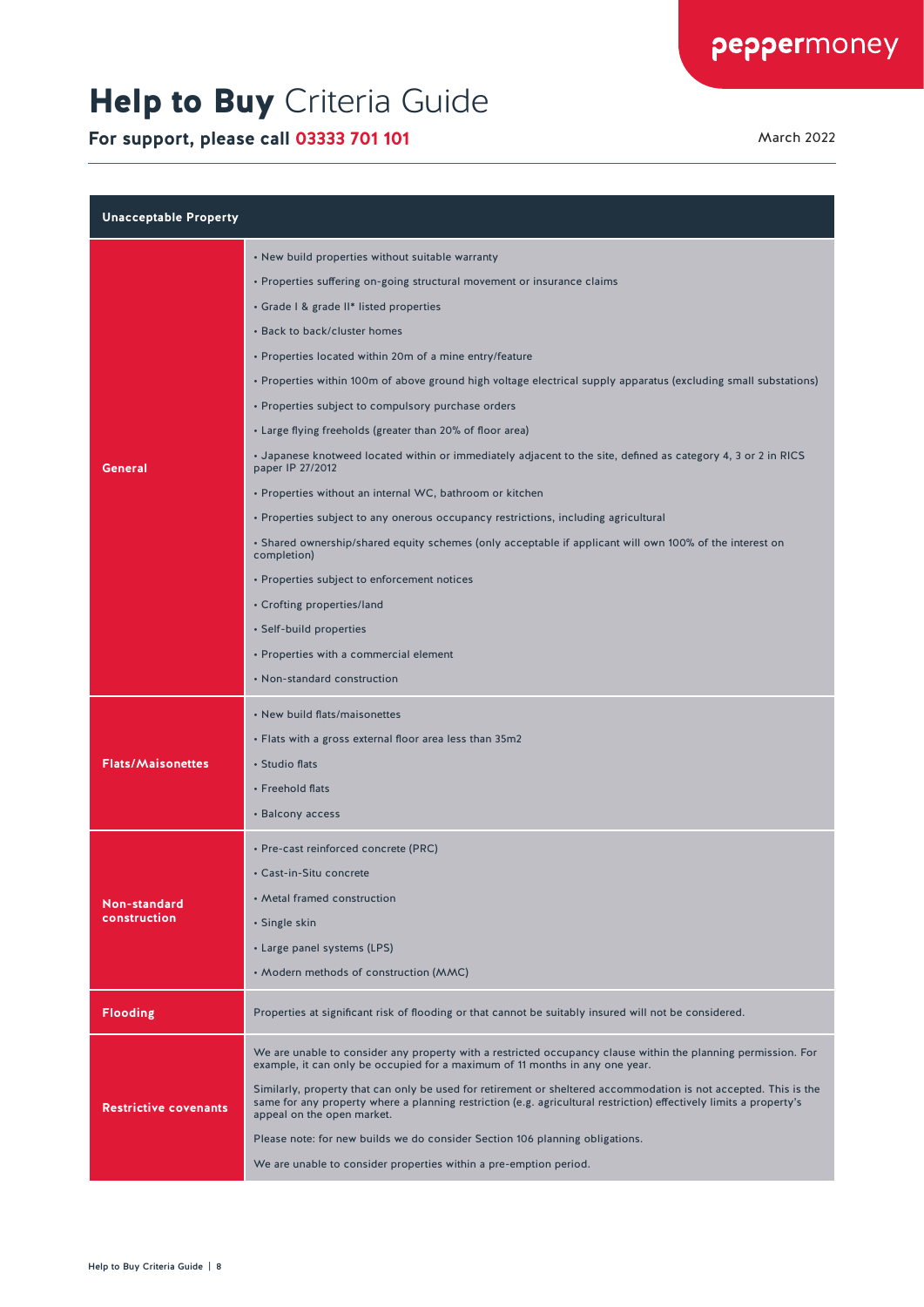# Help to Buy Criteria Guide

**For support, please call 03333 701 101** March 2022

#### Documentation

| <b>Application Requirements</b>              |                                                                                                                                                                                                                                                                                                                                                                                                              |                                                                                                                                                                                                                                                        |  |  |
|----------------------------------------------|--------------------------------------------------------------------------------------------------------------------------------------------------------------------------------------------------------------------------------------------------------------------------------------------------------------------------------------------------------------------------------------------------------------|--------------------------------------------------------------------------------------------------------------------------------------------------------------------------------------------------------------------------------------------------------|--|--|
| <b>Full mortgage application</b>             | Original fully signed and dated declaration.<br>Signed and dated direct debit mandate.                                                                                                                                                                                                                                                                                                                       |                                                                                                                                                                                                                                                        |  |  |
| Proof of deposit (purchase)                  | Applicants' bank statements.<br>Interest waiver letter from donor where gifted deposit.                                                                                                                                                                                                                                                                                                                      |                                                                                                                                                                                                                                                        |  |  |
|                                              | 1. Any 2 documents from Table 1 or<br>2. 1 document from each table                                                                                                                                                                                                                                                                                                                                          |                                                                                                                                                                                                                                                        |  |  |
|                                              | Table 1                                                                                                                                                                                                                                                                                                                                                                                                      | Table 2                                                                                                                                                                                                                                                |  |  |
| <b>Proof of address &amp; identification</b> | • Valid passport<br>• Valid photo card driving licence<br>(full or provisional)<br>• National identity card<br>• Firearms certificate or shotgun licence<br>• Identity card issued by the Electoral<br>Office for Northern Ireland                                                                                                                                                                           | • Valid (old style) full UK driving licence<br>• Recent evidence of benefit entitlement<br>• Instrument of a court appointment<br>• Current council tax demand letter or<br>statement<br>• Non internet generated bank statements<br>and utility bills |  |  |
| <b>Proof of Visa</b>                         | Visa Types Acceptable:<br>• EU Settlement Scheme (EUSS) - Pre-Settled Status<br>• EU Settlement Scheme (EUSS) - Settled Status<br>· Indefinite leave to remain<br>• Leave to Remain<br>• Family Visa<br>· Skilled worker visa<br>• UK Ancestry Visa<br>• Health and Care Worker visa<br>• British National (Overseas) visa<br>• Intra company transfer visa<br>Visa's must have a minimum 12 months validity |                                                                                                                                                                                                                                                        |  |  |
| Proof of income - employed                   | Paid monthly - Latest 3 consecutive months<br>Paid weekly - Latest 6 consecutive weeks                                                                                                                                                                                                                                                                                                                       |                                                                                                                                                                                                                                                        |  |  |
| Proof of income - self-employed              | Sole Trader - Minimum 1 year's accounts or SA302s with 3 months' business bank statements<br><b>Company Director</b> - Minimum 1 year's accounts with 3 months' business bank statements                                                                                                                                                                                                                     |                                                                                                                                                                                                                                                        |  |  |
| <b>Expenditure</b>                           | . 3 months bank statements required for First Time Buyer, Pepper 12 or Pepper 6 Residential<br>applications<br>. 2 months bank statements required for all other Residential application types                                                                                                                                                                                                               |                                                                                                                                                                                                                                                        |  |  |